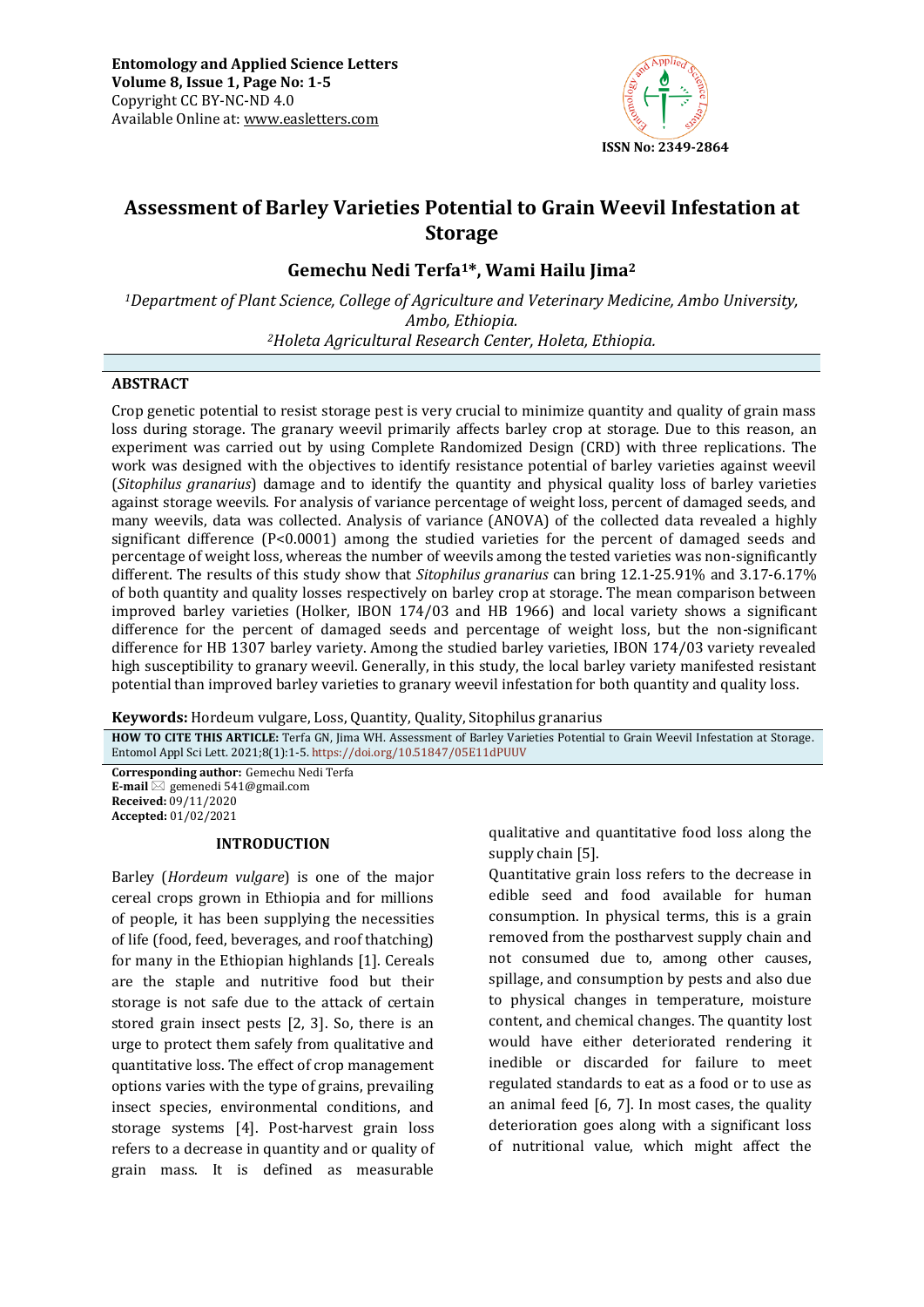health and nutrition status of the whole community [8]*.*

Granary weevil (*Sitophilus granarius*) is considered as one of the important and destructive insect pests of stored food grains and lives in the stores all the time because it does not possess the second pair of wings and cannot fly. The larva consumes about 55% of the interior of the wheat kernel and the body of weevil varies from brown to black with a shiny upper surface [4]*.* The granary weevil primarily afflicts grains such as wheat, barley, rye, and oats, as well as triticale, corn, rice, millet, and sometimes manufactured pasta. The complete development of its larvae from the egg to the imago takes place hidden within the interior of the grain kernel [9].

Therefore, reducing postharvest losses in grains in Ethiopia has the potential for the country to achieve not only its food security requirements, and increased incomes for the agricultural sector but also achieve the overall basic objective to Ethiopia's economic development which aims to build a market economy in which a broad spectrum of the Ethiopian people are beneficiaries, and dependence on food aid is eliminated and rapid economic growth is assured [10]. Based on this, the study was conducted with the objectives to identify the resistance potential of food barley and malt barley varieties against granary weevil (*S. granarius*) and to identify quantity and quality loss of barley due to granary weevil pest*.*

#### **MATERIALS AND METHODS**

#### *Description of the area*

The study was conducted at Ambo University Guder Campus, Department of Plant Science Laboratory. The Campus was situated 126 km from Addis Ababa, Ethiopia at 37° N latitude, 77° E longitude, and at about 2010 m.a.s.l. with an average daily temperature of 26°C with 50-60% relative humidity.

### *Experimental materials and design*

The experimental materials were obtained from the Barley breeding unit of the Holeta Research Center. The seeds were kept in a deep freezer at about -20°C in the Holeta Research Center laboratory for two weeks to disinfest from prior natural infestation. The disinfected materials were kept at room temperature for one week

before use in Ambo University Guder Campus laboratory. Granary weevils (*S*. *granarius*) were taken from Holeta research center laboratory. One hundred grams of each variety were placed in a transparent plastic container with a lid allowing ventilation and replicated three times and arranged in Complete Randomized Design (CRD). The experimental materials are two Malt Barleys IBON 174/03 and Holker and three food barleys HB 1307, HB 1966, and local variety, and a total of five treatments **(Table 1)** were prepared with three replications. In each container, 15 adult weevils of known ages i.e. 1- 4 days were introduced.

| <b>Table 1.</b> List of Tested Materials |                   |                    |             |  |  |
|------------------------------------------|-------------------|--------------------|-------------|--|--|
| S. No.                                   | Treatment<br>Code | Variety            | Type        |  |  |
| 1                                        | Τ1                | Holker             | Malt Barley |  |  |
| 2                                        | T2                | <b>IBON 174/03</b> | Malt Barley |  |  |
| 3                                        | T3                | HB 1307            | Food Barley |  |  |
|                                          | T4                | HB 1966            | Food Barley |  |  |
| 5                                        | Т5                | Local Variety      | Food Barley |  |  |

### *Data collection*

#### *Percentage of weight loss*

The total weight of the variety before infestation and after infestation was measured. Then the percent of weight loss was calculated by using the formula indicated by [11].

Percent of Seed Weight Loss =

$$
\frac{(w\mu \times ND) - (Wd \times N\mu)}{W\mu \times (Nd + N\mu)} \times 100
$$
\n(1)

Where:  $W\mu$  = Weight of Undamaged Grains;  $N\mu$  = Number of Undamaged Grains; Wd = Weight of Damaged Grains; Nd = Number of Damaged Grains

#### *Number of damaged seeds*

The percentage of damaged seed was calculated by separating healthy grains from the 100 seeds which are randomly sampled by using the formula described by Khattak *et al.* [12] as:

Percent of Grain Damage =

No. of Insect damaged grain  
Total number of grains in the sample 
$$
\times
$$
 100  
(2)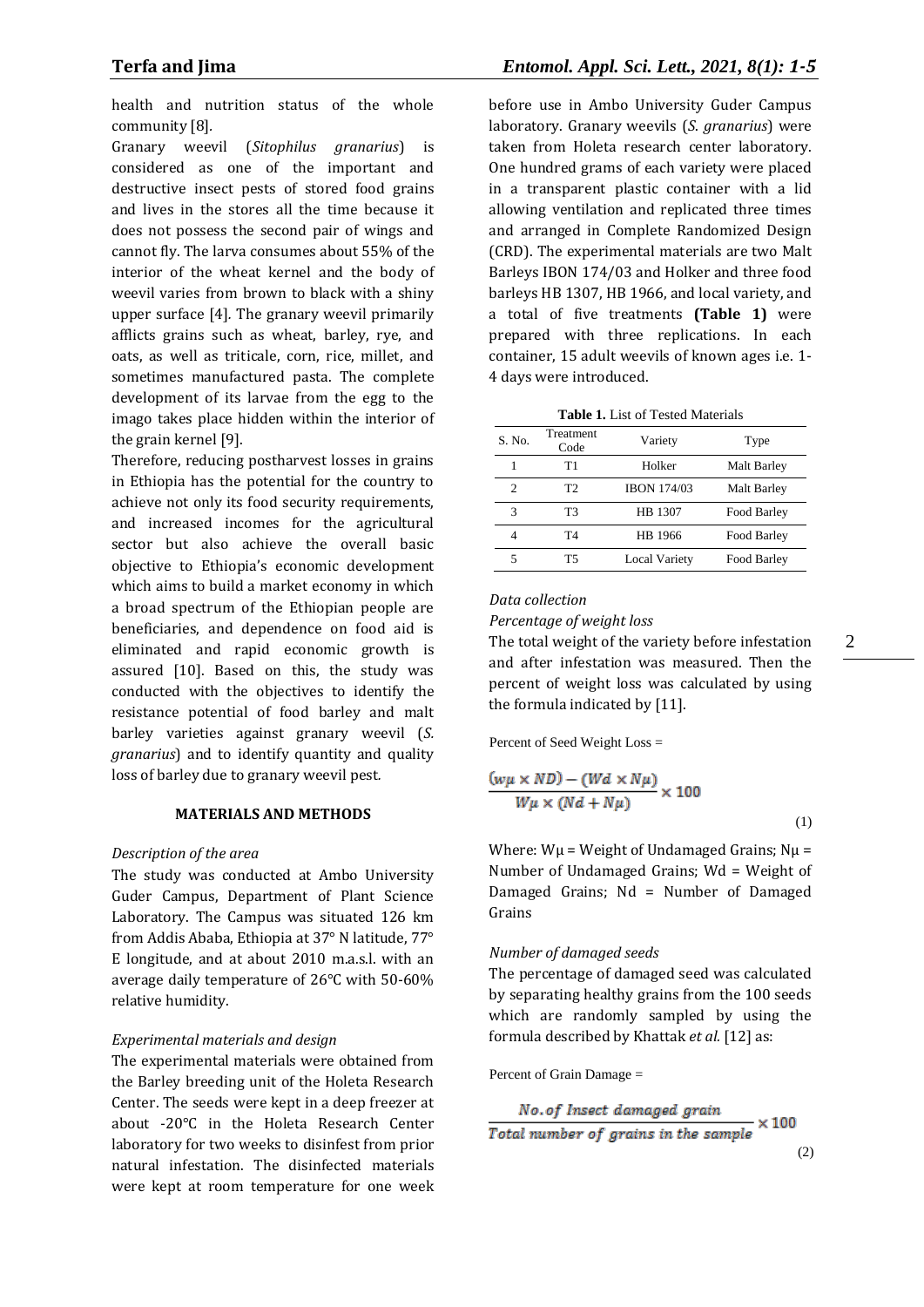# *Number of weevils produced*

After five weeks, the number of live weevils was identified and counted as a total number of weevil produced.

#### *Data analysis*

The collected data percentage of weight loss, percentage of dammed seed, and many weevil were subjected to SAS, version 9.3 for statistical data analysis.

## **RESULTS AND DISCUSSION**

### *Analysis of variance (ANOVA)*

Analysis of variance shows that the number of damaged seeds and percentages of weight loss are highly and significantly different (p<0.001) among the varieties, whereas a total number of weevil produced revealed a non-significant difference. This shows that all the studied varieties have different responses to resist the *Sitophilus granarius*. Sharma and Tiwari [4] also reported that grain damage percent was significantly different among the tested maize varieties due to *Sitophilus* spp.

#### *Percentages of damaged seeds*

The present study revealed that the percentage of damaged seeds ranged from 3.17 to 6.17 in different barley varieties **(Figure 1 and Table 2)**. Local variety (3.17%) was the least damaged followed by HB 1307 (4.0 %) and Holker (4.5 %) varieties, whereas IBON 174/03 (6.17%) variety was highly susceptible followed by HB 1966 (4.67%) varieties. This shows that granary weevil can bring high-quality losses of barley crop at the storage level. In this study, malt barley is more susceptible to weevil than food barley, whereas local variety showed less damaged than both malt and improved food barley varieties. This indicates that the local variety has the potential to resist granary weevil in this study. Similarly, [4] also found the percentage of the damaged seed ranges from 12.43 %- 31.74 % in maize crop varieties due to Maize Weevil *Sitophilus zeamais*. In this study, the variety which accounts for maximum grain damaged also accounts for a high percentage of weight loss. The storage pest deteriorates the quality of the infested commodities, depletes nutritional value, and makes them unfit for human consumption [13].





**Table 2.** Mean Separation for Barley Varietal Response against Granary Weevil for Damaged Seed, Percentage of Weight Loss and Total Number of Weevils

|     |                      |                   | Mean                  |                     |
|-----|----------------------|-------------------|-----------------------|---------------------|
| S/N | Treatment            | ND.               | WL                    | <b>NW</b>           |
| 1   | Holker               | 4.5 <sup>b</sup>  | 17.69 <sup>b</sup>    | $42.33^{ba}$        |
| 2   | <b>IBON 174/03</b>   | 6.17 <sup>a</sup> | 25.91 <sup>a</sup>    | 43.00 <sup>ba</sup> |
| 3   | HB 1307              | 4.0 <sup>bc</sup> | $15.22$ <sup>cb</sup> | 44.0a               |
| 4   | HB 1966              | 4.67 <sup>b</sup> | $18.95^{b}$           | 43.67 <sup>a</sup>  |
| 5   | Local (Black Barley) | $3.17^{\circ}$    | $12.10^{\circ}$       | $40.33^{\circ}$     |
|     | $LSD\%5$             | 1.37              | 3.99                  | 2.93                |
|     | Cv                   | 11.11             | 12.20                 | 3.78                |
|     |                      |                   |                       |                     |

Means represented by the same letters are not significantly different at  $(P < 0.05)$ .

ND=Number of Damaged Seeds, NW=Number of Weevil, WL=Weight Loss

#### *Percentage of weight loss*

In the presented data of tested barley varieties, the percentage of weight loss ranges from 12.1 to 25.91 in the different barley varieties **(Table 2 and Figure 2)**. Among tested barely varieties local barley variety manifested less percentage of weight loss (12.1%) followed by HB 1307 (15.22%) and Holker (17.69%) barley varieties, whereas IBON 174/03 barley variety accounts for maximum weight loss (25.91%) followed by HB 1966 (18.95 %) variety. Similarly, [14, 15] conform with ours that they investigated weight losses by S. granaries in their findings. Our research findings show that storage pests can reduce the number of barley crops in huge amounts, which brings economic loss for barley producers. On top of that, it suggests that granary weevil can bring high yield loss of barley during storage within few weeks.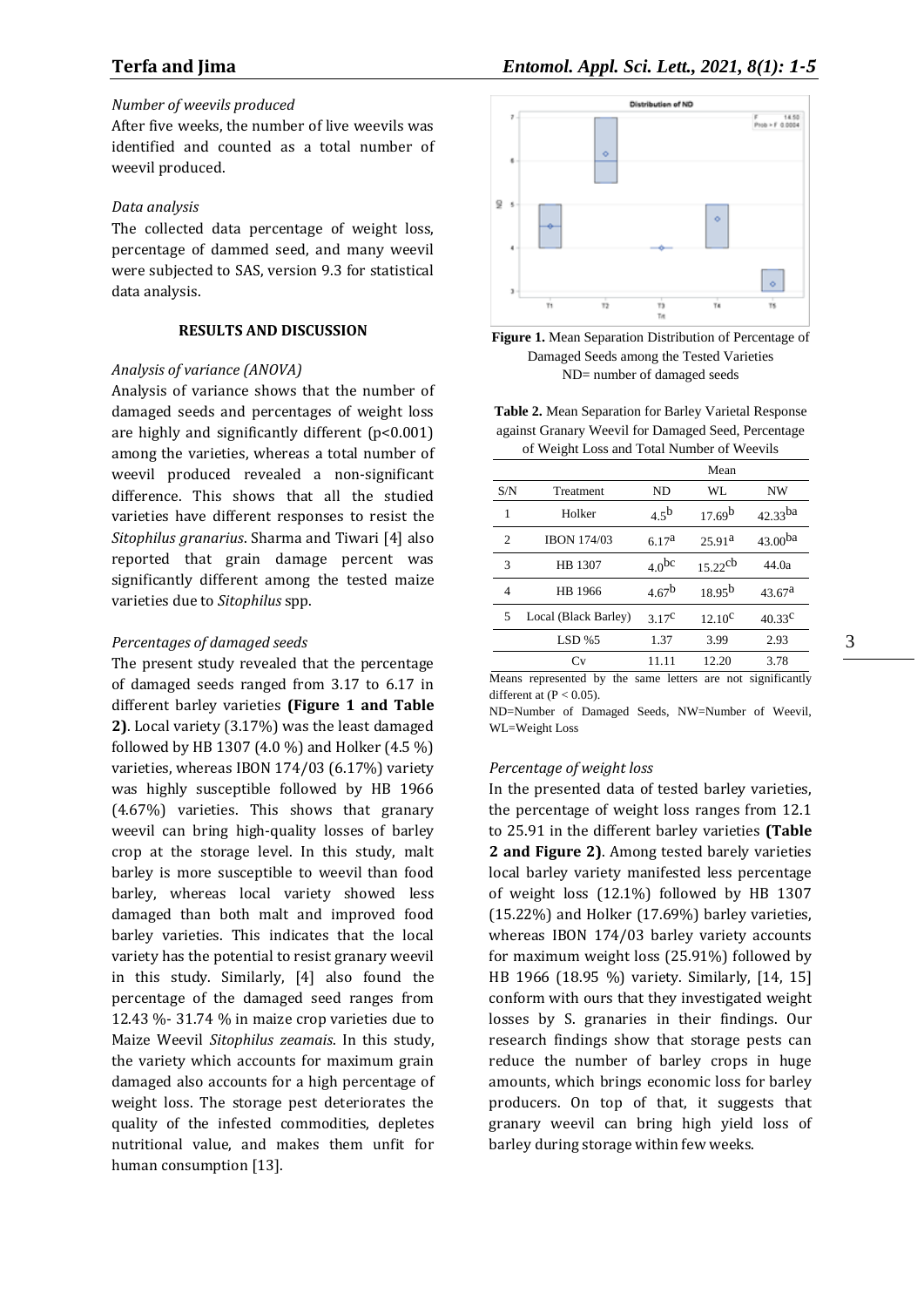

**Figure 2.** Mean Separation Distribution of Percentage of Weight Loss among the Tested Varieties NW=Number of Weevil

### *Number of produced weevils*

In this study, the least population in the number of weevils was recorded in local barley variety (40.33) followed by Holker (42.33) and the highest population of weevil recorded in HB 1307 (44) followed by HB 1966 (43.67) **(Table 2 and Figure 3)**. This indicates that newly released varieties are more favorable for weevil reproduction than local variety; this means that the chance of those varieties being attacked by weevils may be high. The results of [15] conform with ours that in ten rice varieties they investigated granary weevil produced and [4] also the found number of weevil produced ranged from 32.33 to 74 in maize crop varieties.



**Figure 3.** Mean Separation Distribution of Number of Produced Weevil among the Tested Varieties  $NW=N$ umber of Weevil Trt = Treatment

# *Mean comparison of improved barley and local barley varieties against granary weevil Percentage of damaged seeds*

The mean comparison between local variety and all improved barley varieties manifested significant difference, except HB 1307 variety

for a percentage of damaged grain. In this study, local barley varieties revealed a fewer number of damaged seeds when compared with improved barley varieties **(Table 3)**. This means that all tested barley varieties are more susceptible to granary weevil for grain damage than local check and also they manifested high physical quality loss.

#### *Weight Loss*

The mean comparison for a percentage of weight loss revealed a significant difference between local variables and improved barley varieties except for the HB 1307 variety **(Table 3)**. This indicates that local variety has the potential to resist granary weevil infestation. This result was in agreement with [14] that reported significant weight loss in wheat varieties due to *Sitophilus oryzae* infestation.

**Table 3.** The Mean Comparison between Local and Released Varieties in Response to Barley Weevils for Percentage of Damaged Seed, Percentage of Weight, and Number of Weevils

| 114111001 01 11001110 |                          |           |                      |  |  |  |  |
|-----------------------|--------------------------|-----------|----------------------|--|--|--|--|
|                       | Difference between Means |           |                      |  |  |  |  |
| Treatments            | ND                       | WL.       | <b>NW</b>            |  |  |  |  |
| $T2 - T5$             | $3.00**$                 | 13.81**   | $2.67$ <sup>ns</sup> |  |  |  |  |
| T4 - T5               | $1.50**$                 | $6.85**$  | $3.33$ ns            |  |  |  |  |
| $T1 - T5$             | $1.33**$                 | 5.59**    | 2.00 <sup>ns</sup>   |  |  |  |  |
| T3 - T5               | $0.83$ <sup>ns</sup>     | $3.12$ ns | $3.67$ <sup>ns</sup> |  |  |  |  |
| LSD.                  | 1.18                     | 5.18      | 3.80                 |  |  |  |  |
| P-Value               | 0.05                     | 0.05      | 0.05                 |  |  |  |  |

**Astrics (**\*\*) and ns indicate a significant difference and nonsignificant difference respectively, ND=Number of Damaged Seed, NW=Number of Weevil, WL=Weight Loss

#### *Number of produced weevils*

The mean comparison for many produced weevil revealed the non-significant difference between tested new varieties and local check **(Table 3)**. This shows that the reproduction of the weevil does not depend on the type of barley variety in this study. Another researcher [15] also investigated different population numbers produced of granary weevil in different rice varieties.

#### **CONCLUSION**

Generally, according to this study, barley producers should use a variety of good potential to resist weevil infestation, since weevils can bring great quantity and quality loss for barley